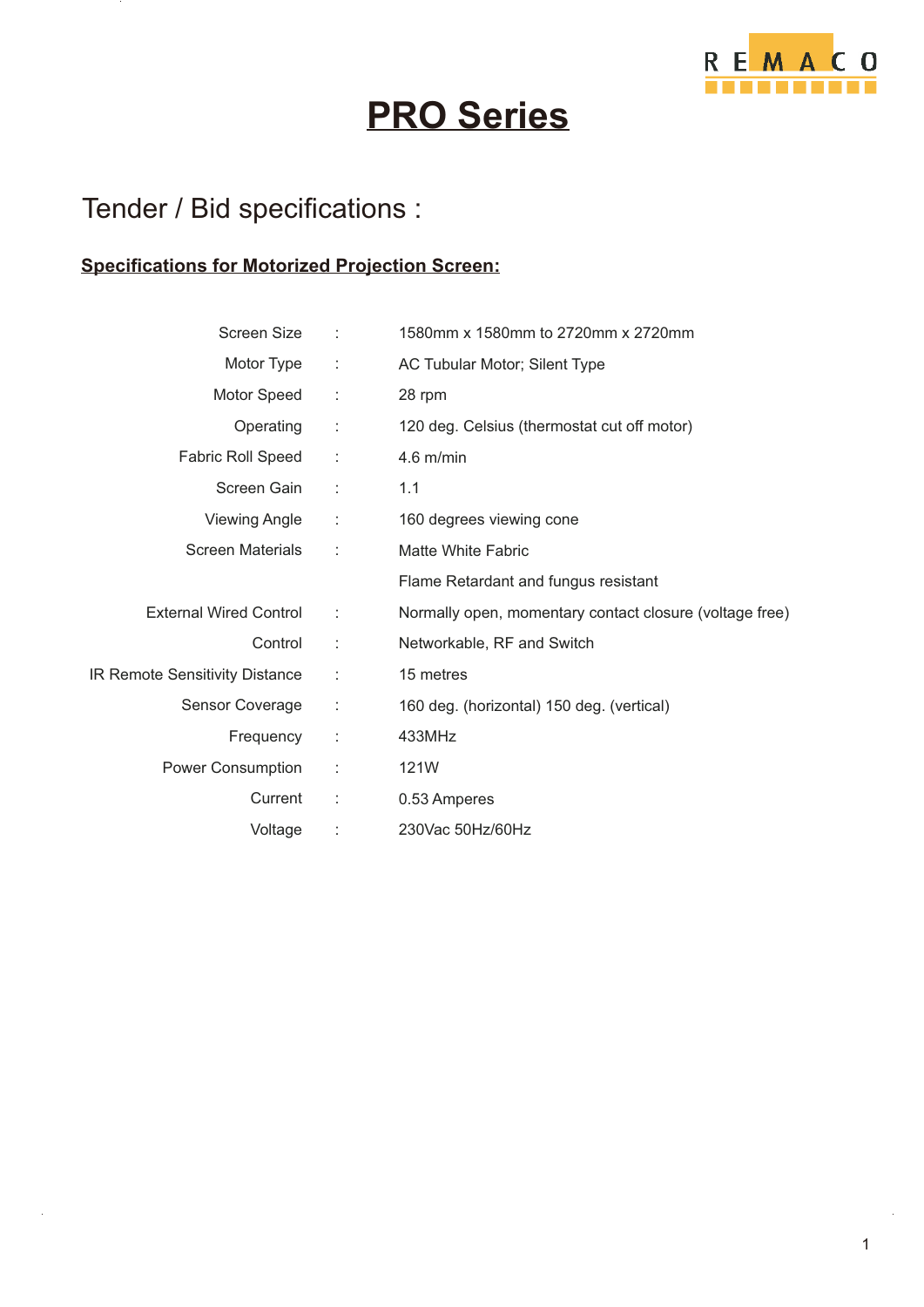

#### **PRO Series- Vinyl Fabric (No Black Border)**

Recommended Pelmet Width = Screen Casing Width + 150mm

|                                    | <b>Fabric Width</b><br>(Depend on Screen Model) |                      |  |
|------------------------------------|-------------------------------------------------|----------------------|--|
| <b>Screen Model</b>                | <b>Fabric Width</b>                             | <b>Screen Weight</b> |  |
| PRO-1515                           | 1500mm                                          | 10kg                 |  |
| PRO-1818<br>PRO-2121               | 1750mm<br>2050mm                                | 12kg<br>14kg         |  |
| <b>PRO-2424</b><br><b>PRO-2727</b> | 2360mm<br>2660mm                                | 16kg                 |  |
|                                    |                                                 | 17kg                 |  |
|                                    |                                                 |                      |  |

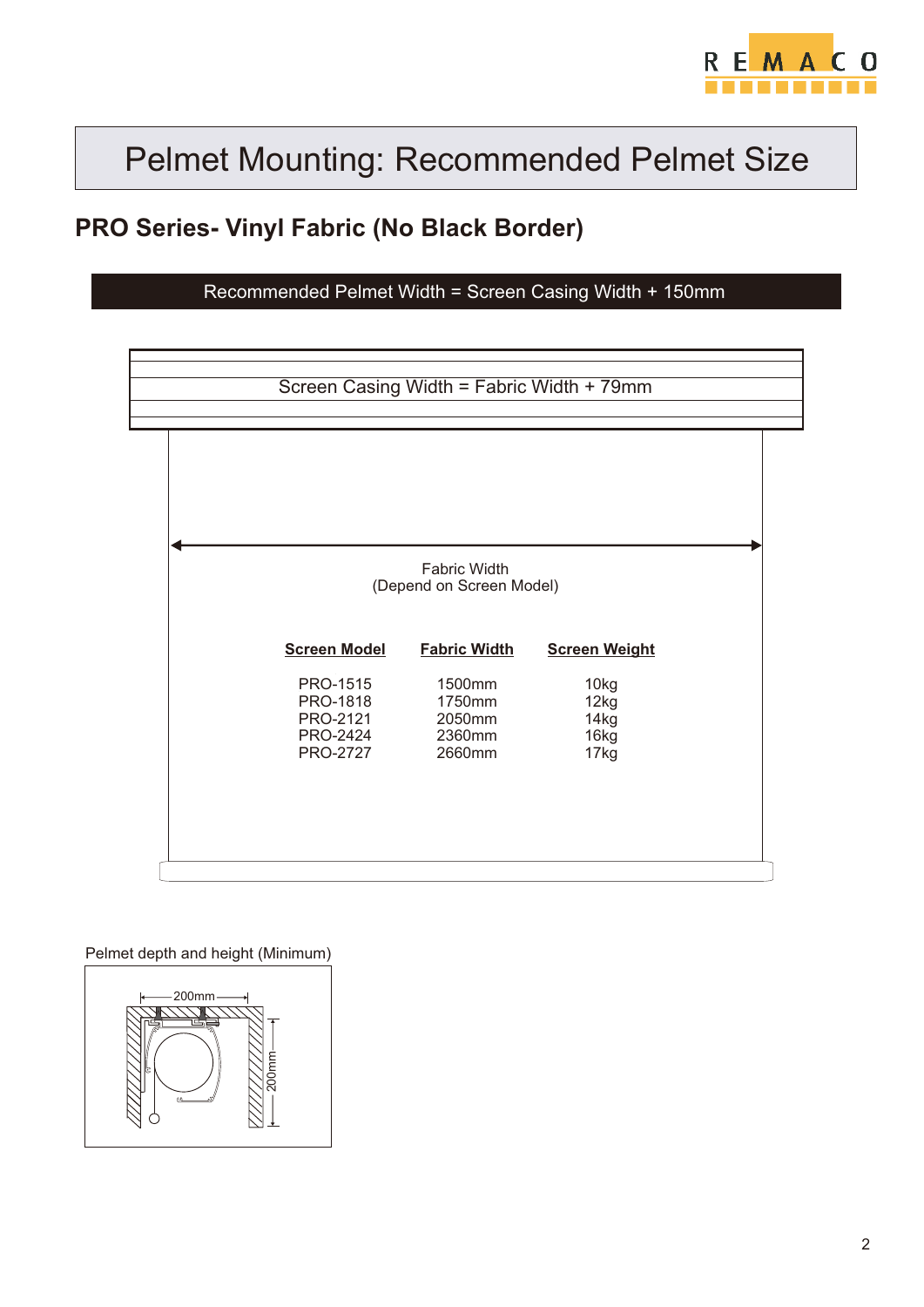

#### **PRO Series- Polyester Fabric (Standard Size)**

Recommended Pelmet Width = Screen Casing Width + 150mm



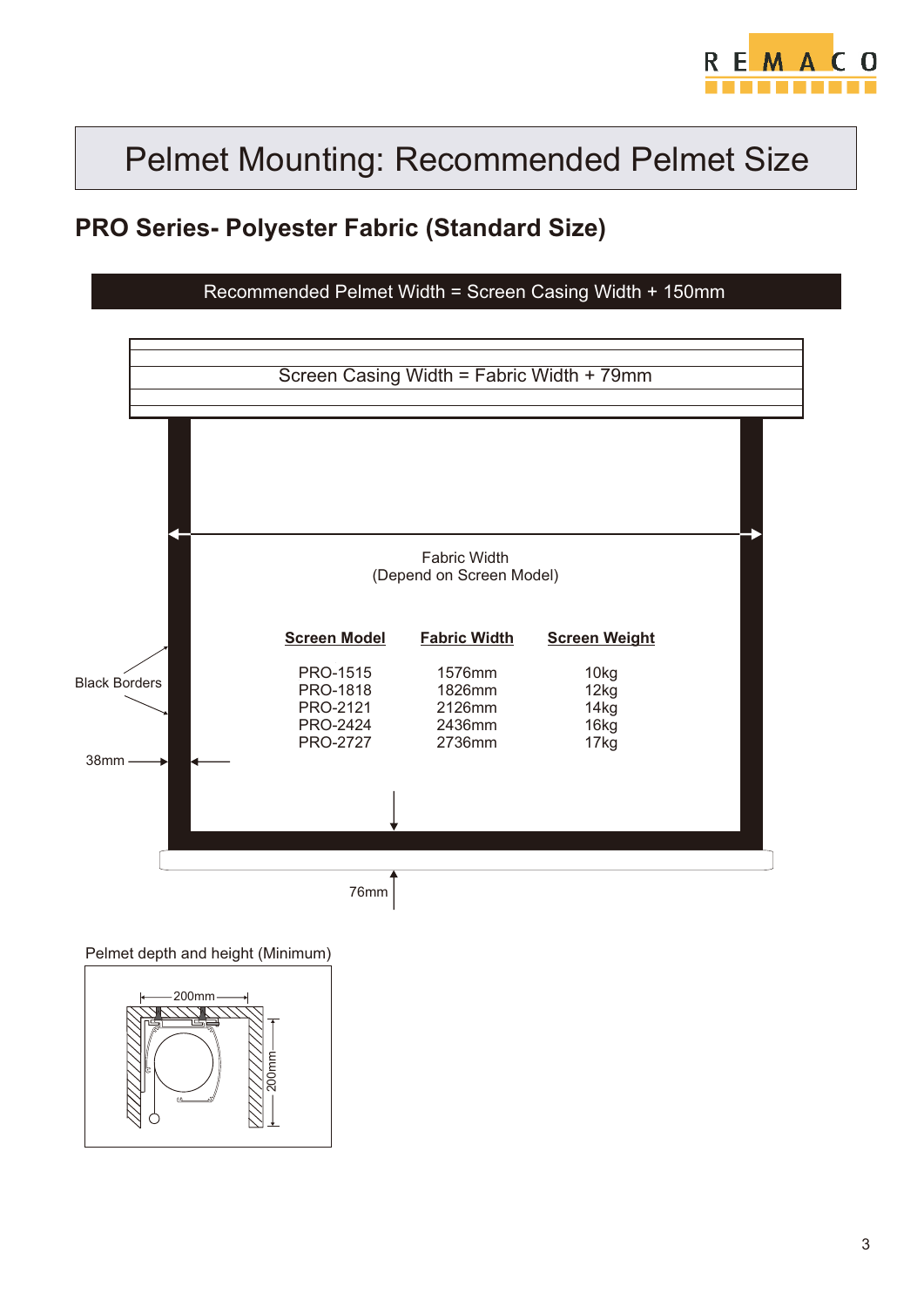

### **PRO Series- Polyester Fabric (Video Format)**

Recommended Pelmet Width = Screen Casing Width + 150mm



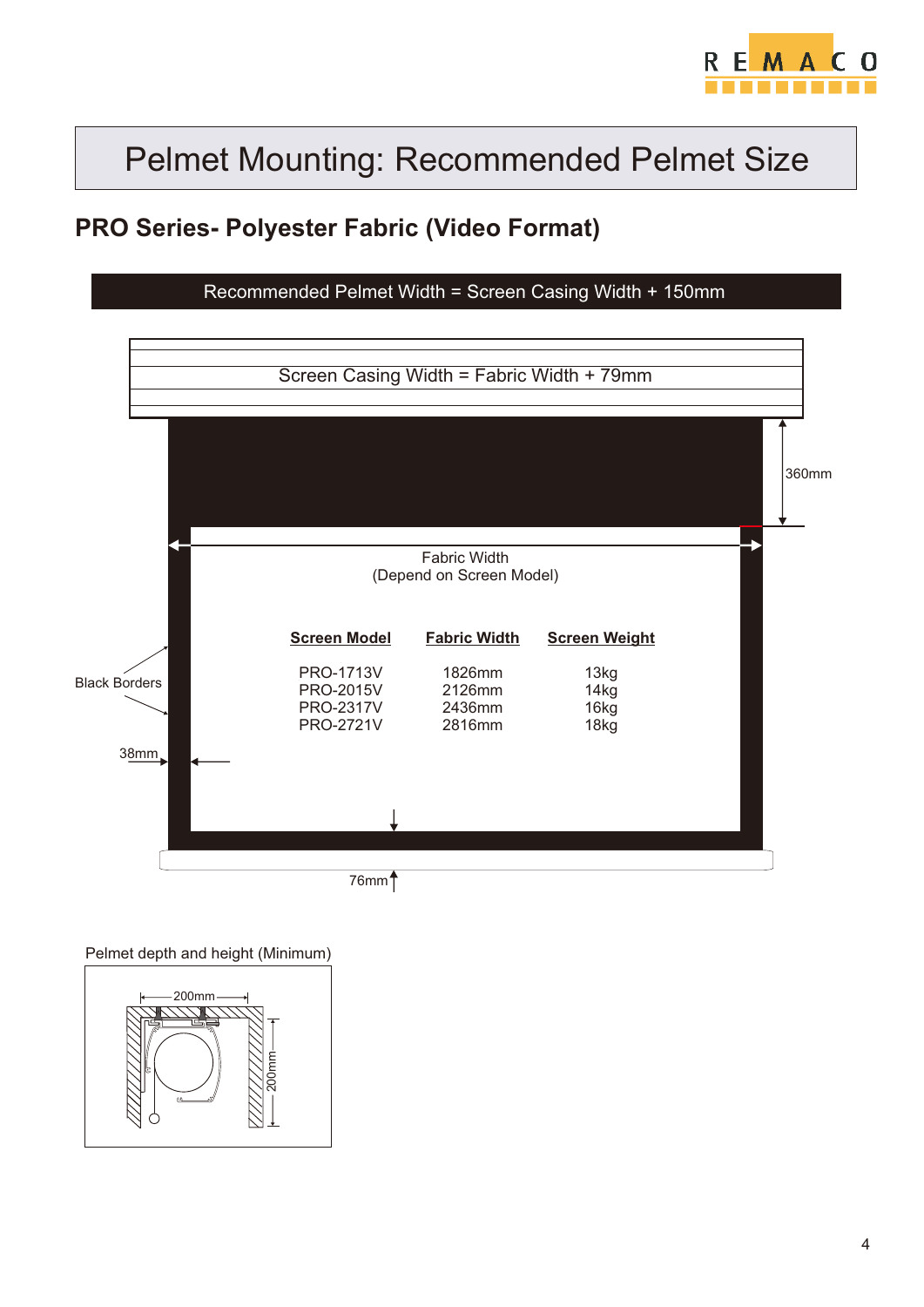

### **PRO Series- Polyester Fabric (HDTV Format)**

Recommended Pelmet Width = Screen Casing Width + 150mm



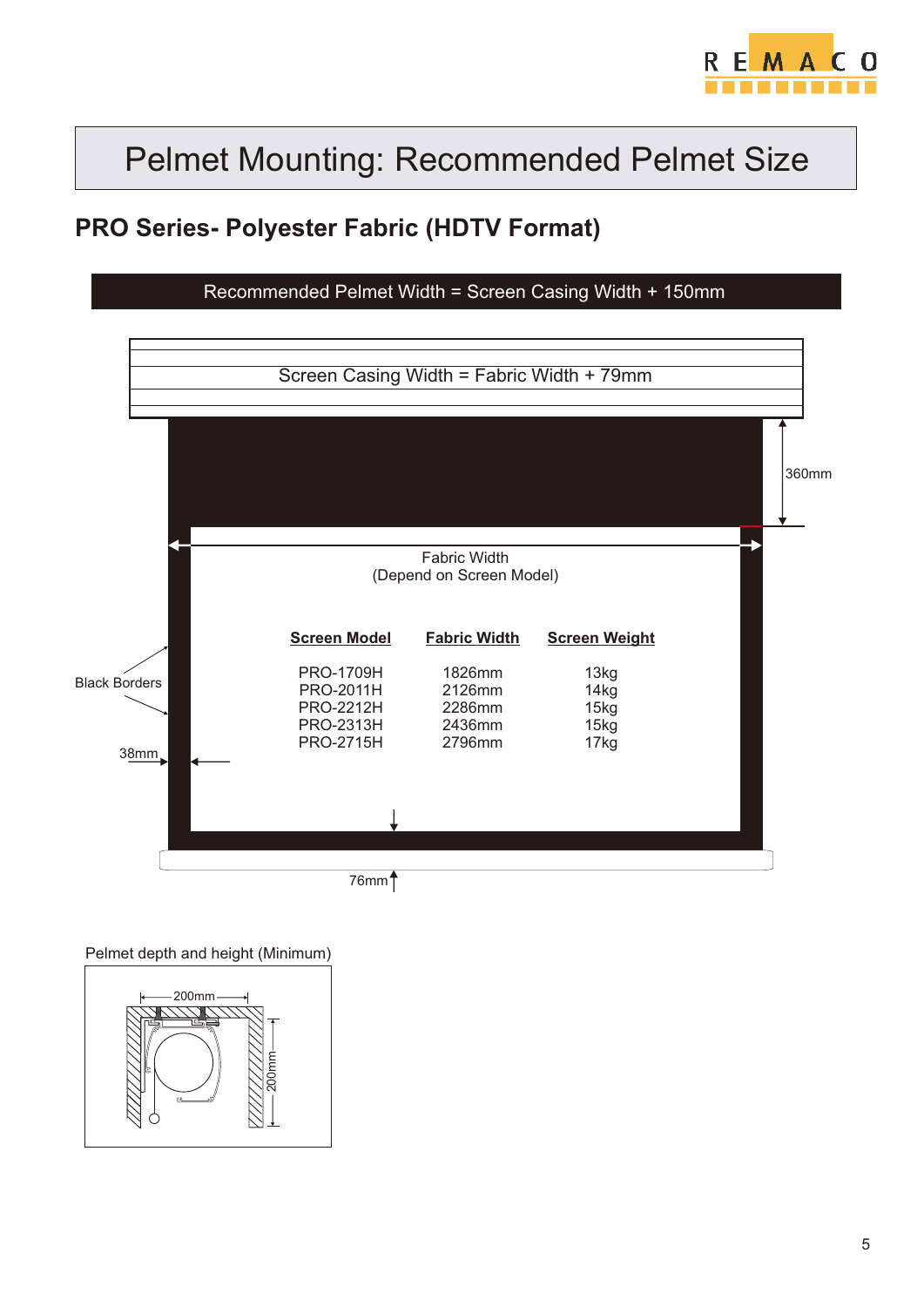

#### **PRO Series- Polyester Fabric (Wide Screen Format)**

Recommended Pelmet Width = Screen Casing Width + 150mm